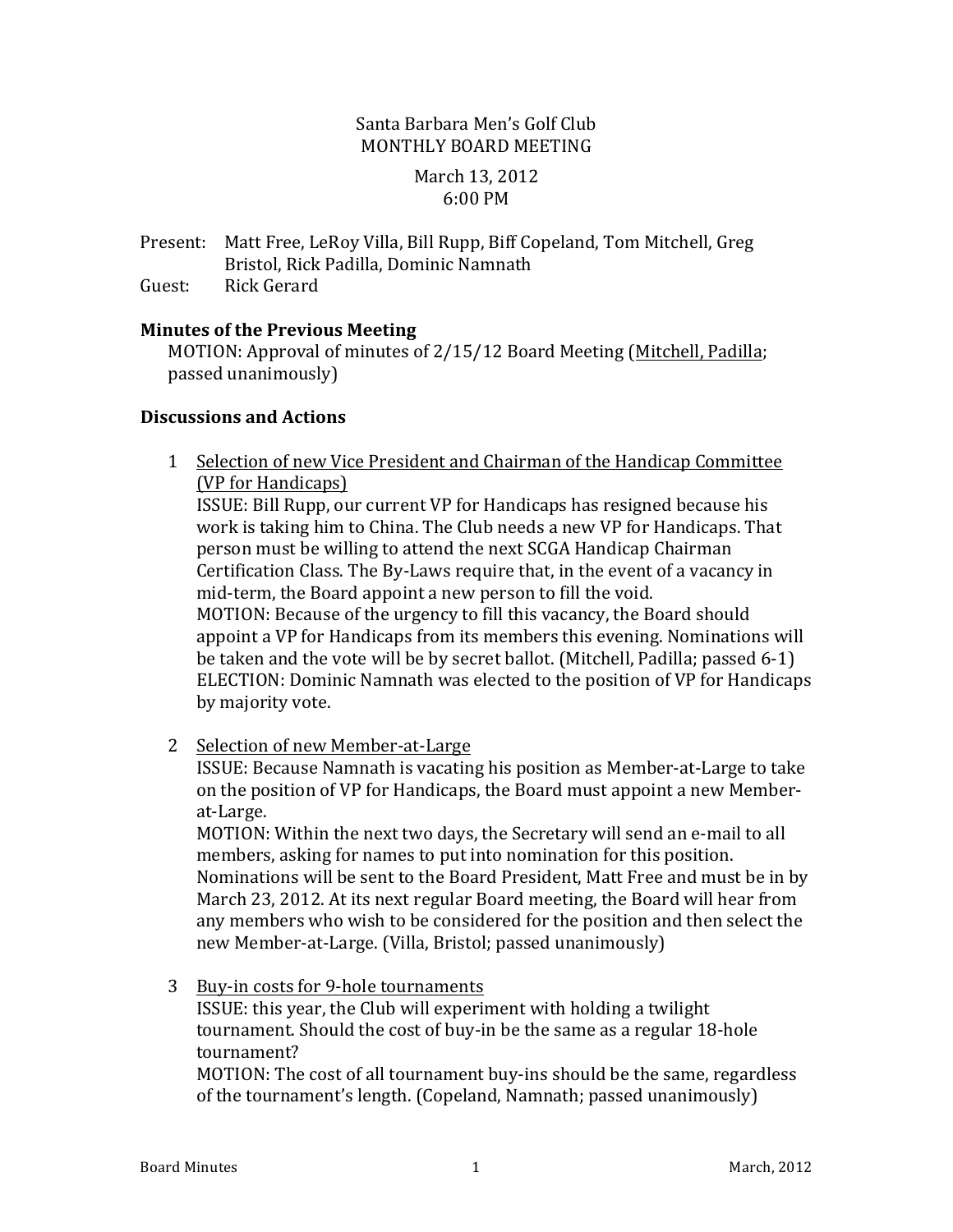## 4 Possibility of Special Tournament in June

ISSUE: The Club has been asked to participate in an ESPN Challenge Tournament on June 2, 2012. The format is 2-Man Best Ball. Our regular weekend tournament in June is scheduled to have an Individual format. MOTION: Members participating in our regular, individually formatted tournament (buy-in  $= $10.00$ ) may also choose to select a partner and participate in the ESPN Challenge Tournament (buy-in  $=$  \$25.00) during the same round. (NOTE: A player may have two different partners if he desires, each requiring a \$25.00 buy-in.) The best team that exercised this option will win the right to go on to ESPN-sponsored regional and, is successful, national playoffs. (Villa, Namnath, passed unanimously)

## 5 New Club Web-Site

ISSUE: At its last meeting, the Board authorized the Secretary, with technical assistance of other Board members, to combine the current Club Web-site and Club Newsletter (both web-based) into a single Club Web-site that will perform all functions required by the Club. A prototype of the new Web-site was demonstrated to the Board and options were considered. MOTION: The Web-site, in its current form, will be launched within three days following this meeting. Over the coming months, adaptations and modifications will be considered in an effort to improve its utility to the  $m$ embership. (Namnath, Villa, passed unanimously)

## 6 Information to New Members

ISSUE: In the past few years, Bill Rupp, VP for Handicaps, sent a package of welcoming and informative information to new members as they joined the Club. Following his resignation, he will no longer be performing this valued function.

MOTION: From now on, one of the responsibilities of the Club Secretary will be to send this information packet. (Mitchell, Copeland, passed unanimously)

### 7 Policy Clarification

ISSUE: The policies by which the Club is governed are currently located in various places, not clearly written, and often contradictory. At the last Board meeting a committee was created and tasked to review all existing statements of Club policy and bring to the Board recommendations for their clarification. The committee's report was considered by the Board, section by section, with the following results:

MOTION: The following "Compensation Recommendation" is adopted:

## **Compensation Recommendation:**

Board Members

- All directors will have yearly membership dues waived.
- The following directors will receive \$125.00 per month
	- o Secretary
	- o Treasurer
	- o Handicap Chairman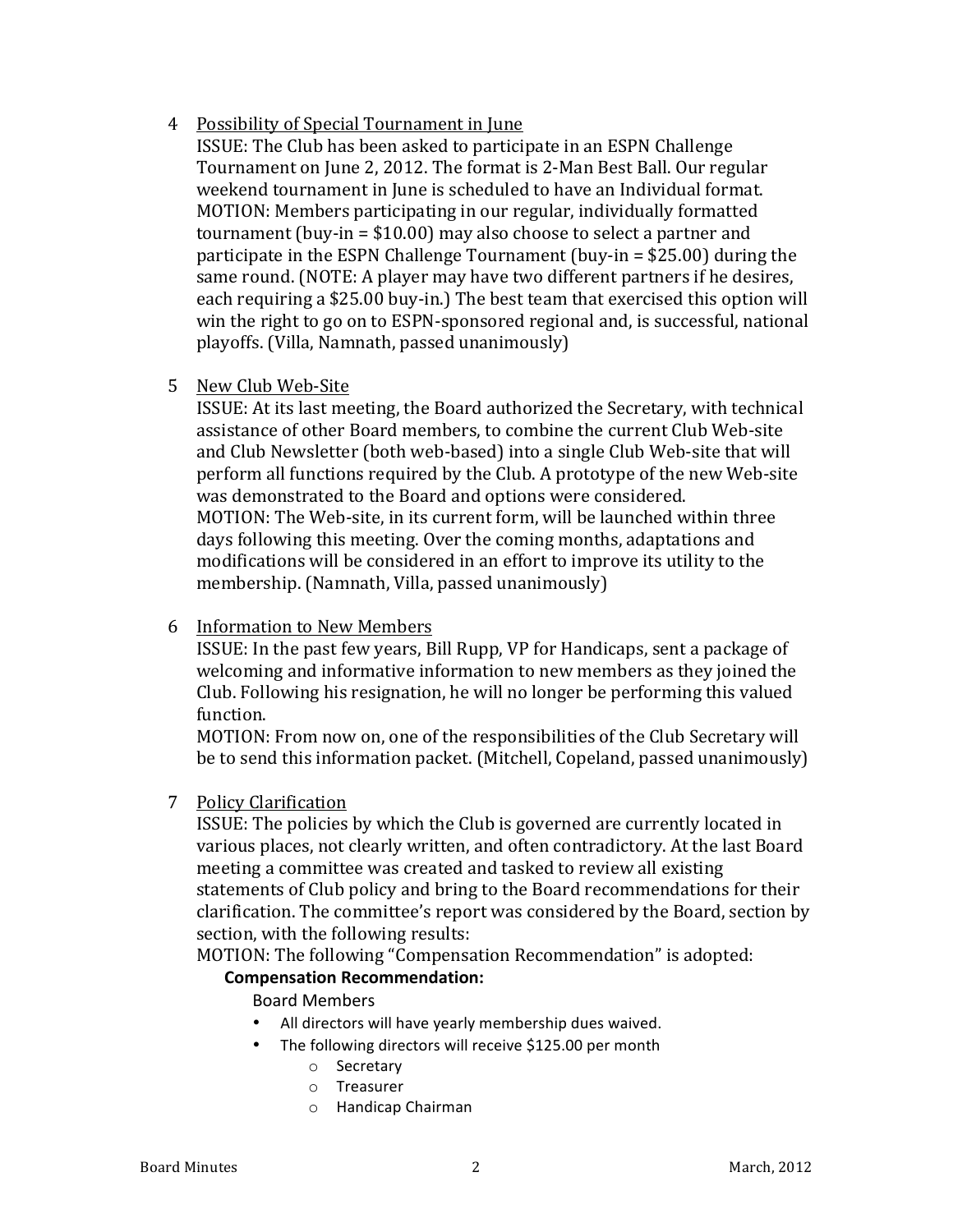Non Board Members

Tournament Coordinator will receive \$175.00 per month No other positions will be compensated. Note: Previously compensation for the Secretary, Treasurer, and Handicap Chairman varied from \$100.00 to \$150.00. At one time compensation for the President was green fees and entry fees paid at any Men's Club tournament he participates in. (Villa, Namnath, passed unanimously)

MOTION: The following "Mean Allowance Recommendation" is adopted:

### **Meal Allowance Recommendation:**

Board Meetings: For all board members and guest attending the monthly board meeting a meal will be provided in accordance with the following guidelines.

- Board members are responsible for the cost of Meals in excess of \$10.00, not including a beverage.
- Members are responsible for paying cash "on the spot" for meal charges inexcess of these guidelines.
- One non-alcoholic beverage will be paid for by the club.
- Alcohol and deserts will not be paid for by the club.

Tournament Workers: For any working a tournament verifying and posting scores, and collecting and tracking "skins" participation a meal will be provided in accordance with the following guidelines.

- A meal not to exceed \$10.00, and a non-alcoholic beverage.
- Alcohol and deserts will not be paid for by the club.
- Members are responsible for paying cash "on the spot" for meal charges inexcess of these guidelines.

(Villa, Copeland, passed unanimously)

MOTION: The following "Tournament - Eligibility Recommendation" is adopted:

### **Tournament– Eligibility**

- All club members with a current SCGA handicap.
- The Handicap Chairman may assign a temporary handicap with a minimum of five (5) scores.
- Anyone without a handicap may play as a zero (0) handicap.

(Villa, Namnath, passed unanimously)

MOTION: The following "Tournament - Club Championship Recommendation" is adopted:

## **Tournament – Club Championship**

- Eligibility
	- $\circ$  All entries must have played in four (4) monthly tournaments since the previous Club Championship.
	- $\circ$  In Case of Ties for 1st Place winners will be determined as follows: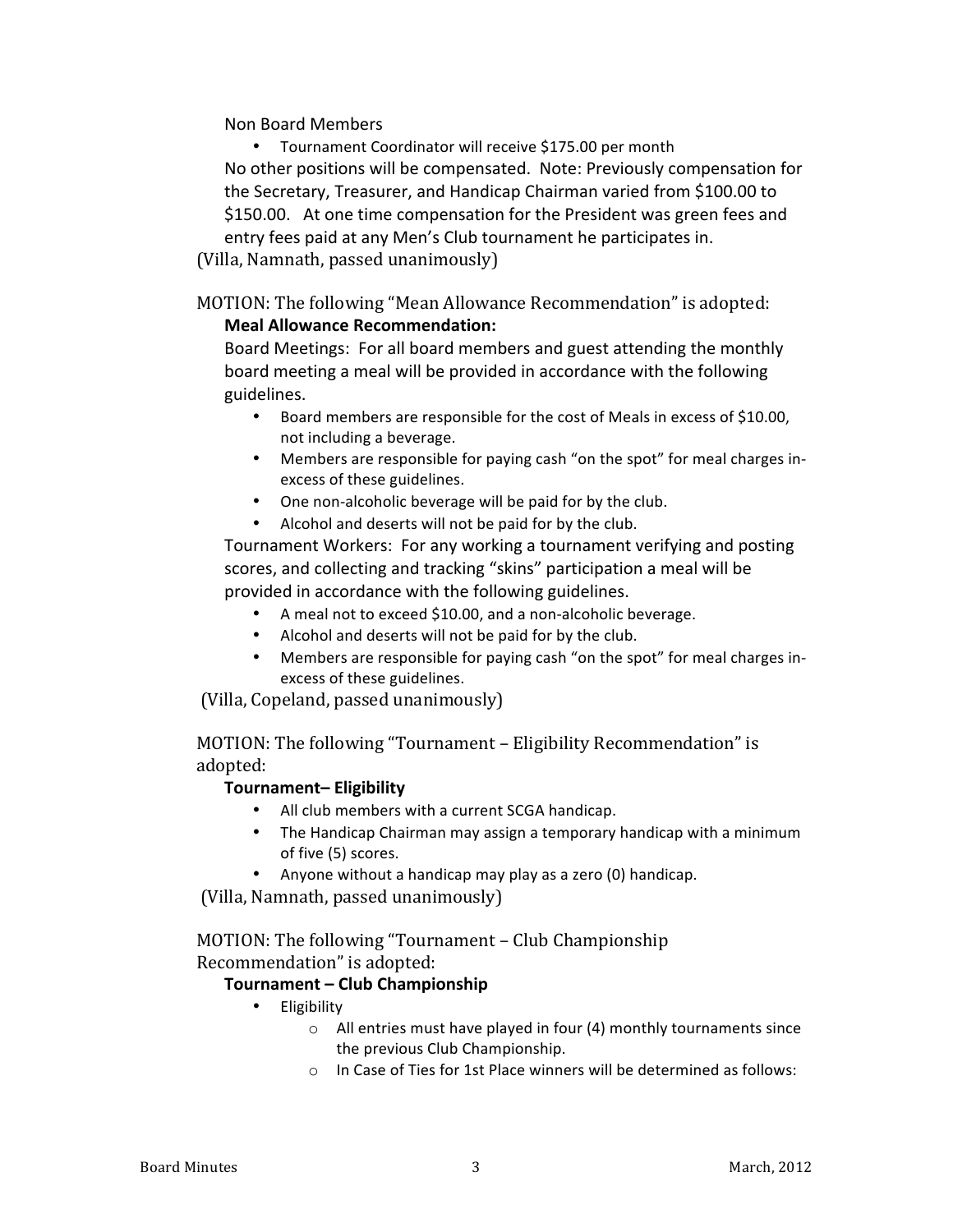- $\circ$  Club Championship Gross Division will be decided by a sudden death payoff beginning on the first hole.
- $\circ$  Club Championship Net Flight will be decided by a four (4) hole playoff starting at the first hole (regular hole handicaps will apply). If competitors are still tied then use the DECIMAL HANDICAP (approved 2-12-95). If there is still a tie, four more holes will be played.
- o Payouts: To be determined by the Board of Directors
- o Over-all Low Gross and Low Net winners (these will be higher payouts than the flights).
- $\circ$  Net winners in each flight.
- $\circ$  40% of the field will receive a payout.

 $(Villa, Namnath, passed unanimously)$ 

### MOTION: The following "Tournament - Monthly Tournaments Recommendation" is adopted:

### **Tournament - Monthly Tournaments**

- Payouts
	- $\circ$  40% of the field and ties are paid
	- $\circ$  First gross winners are determined
	- $\circ$  Then net winners are determined
	- $\circ$  For team events gross winners do not apply
- In case of ties
	- $\circ$  Gross winners will use the USGA recommended card off procedure to break 1st Place ties.
	- $\circ$  All other ties will stand

(Copeland, Mitchell, passed unanimously)

MOTION: The following "Tournament - Turkey Shoot Recommendation" is adopted:

### **Tournament – Turkey shoot**

- Payouts
	- $\circ$  50% of the field will receive a payout.
	- $\circ$  Payouts will be \$25.00 gift certificates.
	- o Low Gross and Low Net in each flight will receive two certificates.

 $(Villa, Namnath, passed unanimously)$ 

MOTION: Consideration of the "Tournament - President's Cup Recommendation" is tabled: (Villa, Namnath, passed unanimously)

## MOTION: The following "Tournament – Rules Recommendation" is adopted: **Tournament – Rules**

- USGA Rules Apply (All members are encouraged to carry a rule book.)
- Summer Rules apply to all tournaments.
- No member will be allowed to participate in a tournament if he has already played on the course the same day (this includes practicing on the course, on any green and in any bunker).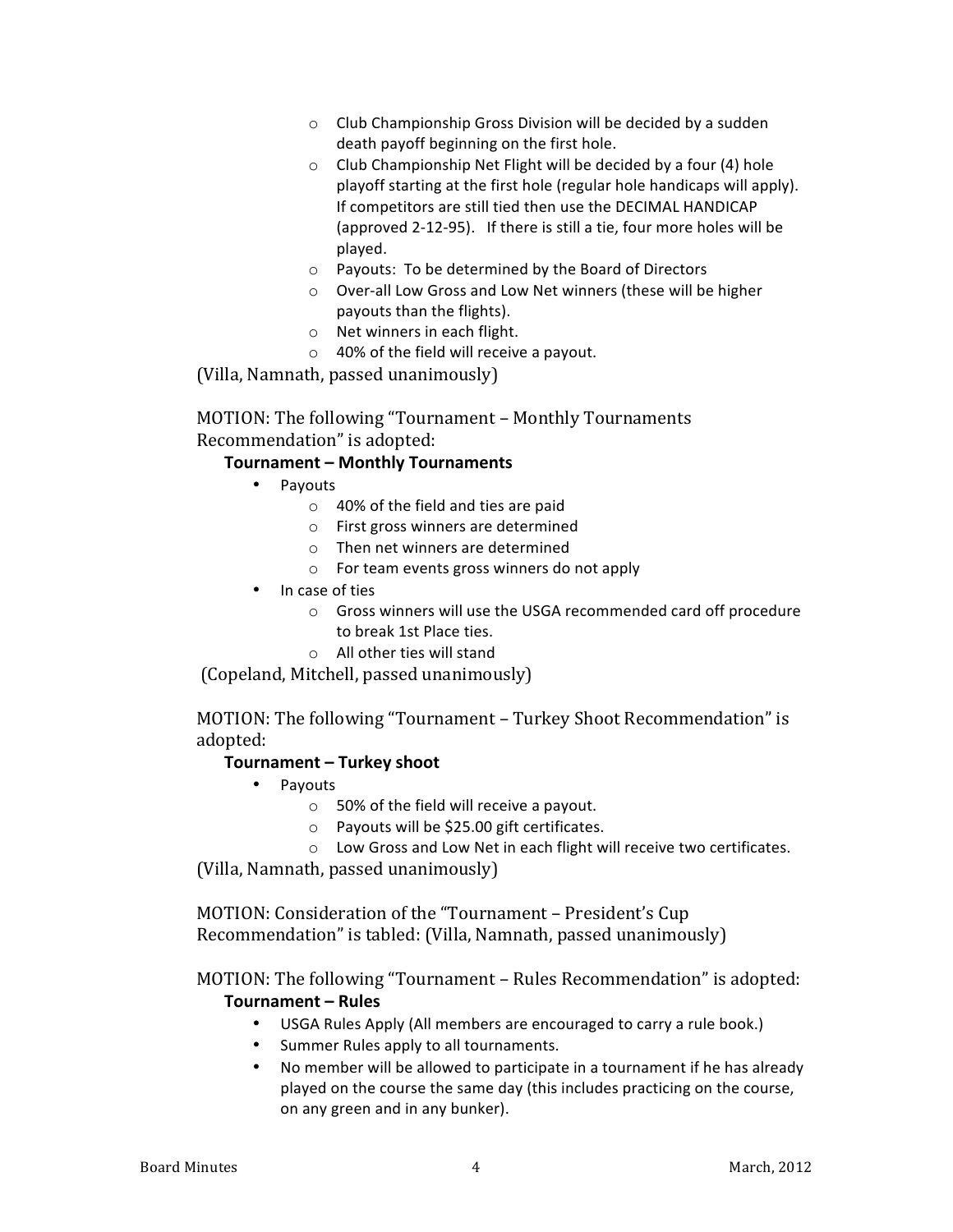(Mitchell, Copeland, passed unanimously)

MOTION: The following "Tournament – Procedures for Ties Recommendation" is adopted:

### **Tournament – Procedures for Ties**

- In case of ties
	- $\circ$  Gross winners will use the USGA recommended card off procedure to break 1st Place ties.
	- $\circ$  All other ties will stand
- A flier explaining the details of the tournament will be attached to the score card for every tournament.

(Villa, Bristol, passed unanimously)

MOTION: The following "Tournament - Fees Recommendation" is adopted:

# **Tournament – Fees**

- Entry fee for all tournaments is set at \$10.00.
- No show (cancellation in less than 24 hours before an event) fee is set at \$10.00, payable before participation in the next tournament.

(Namnath, Mitchell, passed unanimously)

MOTION: The following "Players' Responsibilities Recommendation" is adopted:

### **Player Responsibilities**

- Players are expected to conduct themselves in a polite and rational manner while on the course and abide by the rules of golf and demonstrate proper golf etiquette.
- Players are expected to post scores either on the pro-shop computer or online on the day of the tournament.
- Scorecards:
	- $\circ$  Players will exchange scorecards and keep track of playing partners score. In addition, each player will keep track of his own score, on the same card.
	- $\circ$  Scorecards must be signed and attested after the scores have been verified.
	- $\circ$  Cards are to be turned in promptly at the end of play.

## (Villa, Mitchell)

MOTION TO AMEND THE ABOVE MOTION:

The following will be added following the sentence in the  $2<sup>nd</sup>$  bullet, "All tournament scores should be posted as regular rounds except 1) the Club Championship, and 2) the Turkey Shoot, which should be posted as Tournament scores."

(Copeland, Namnath)

MOTION TO TABLE THE MOTION TO AMMEND

(Villa, Bristol, passed  $3/2$ )

(Main motion passed unanimously)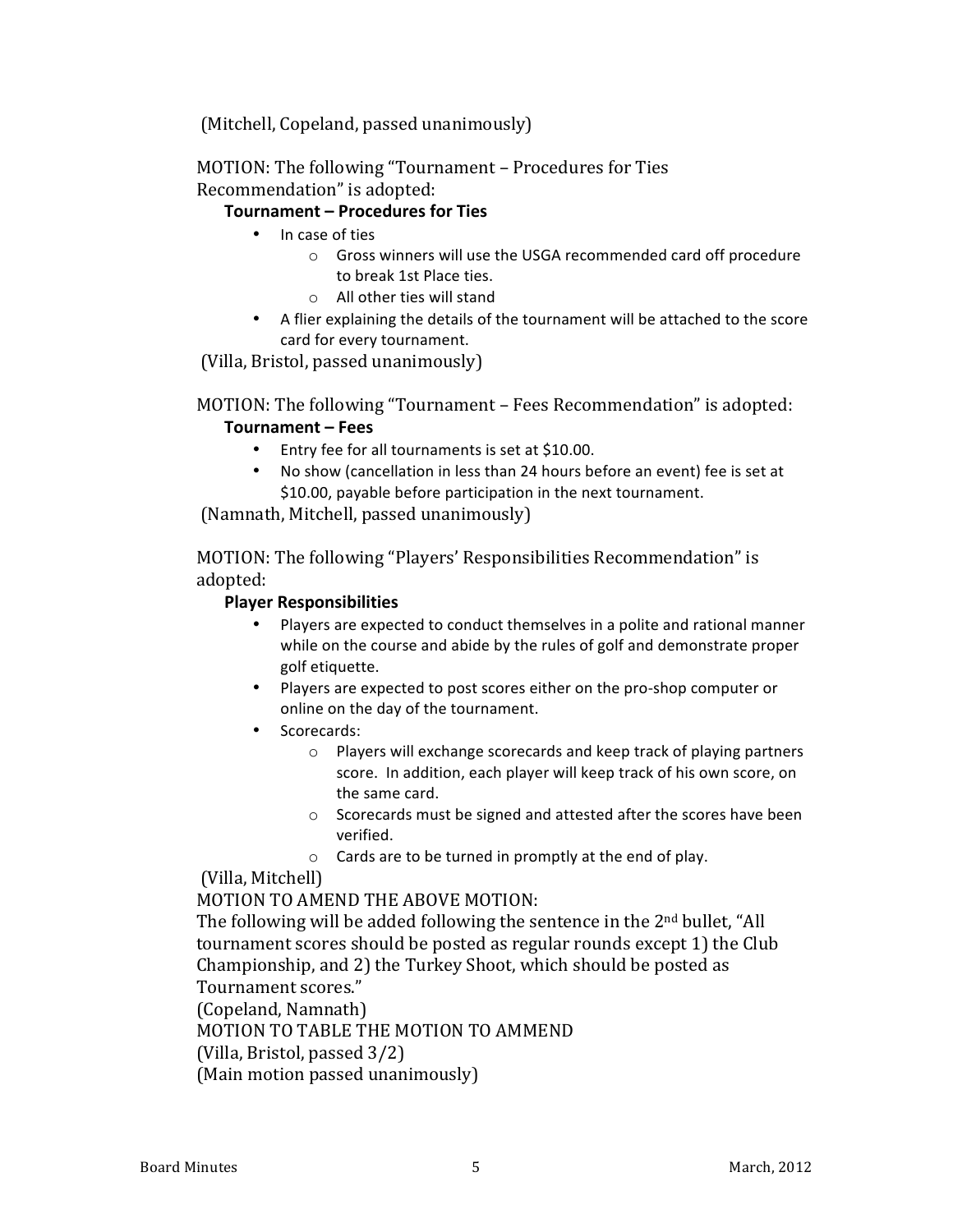MOTION: Consideration of the "Miscellaneous Recommendation" concerning Advertisements in on the Club Website is tabled: (Villa, Namnath, passed unanimously)

8 Guidelines for Team Play

ISSUE: At the previous Board meeting a set of guidelines for team play was proposed and discussed. Action on adoption was postponed until the present meeting so that they could be carefully considered by the Board members. MOTION: The "Proposed 2013 S.C.G.A. Team Play Guidelines" should be adopted.

MOTION TO AMMEND: The following change should be made: "Players should must play in enough Men's Club events to qualify to play in the Men's Club Championship." (Copeland, Villa; amendment passed unanimously) (Copeland, Namnath; Motion passed unanimously)

# **Standard Reports**

- Team Play Greg Bristol The Club Team finished the season with a disappointing  $2 - 4$  season but enthusiasm is high for improvement next year.
- Secretary Biff Copeland) Report covered in Section 5 above.
- Treasurer's Report Tom Mitchell Current membership is at 291 members. Bank balance is \$17,687.70.
- Handicap –

MOTION: A Handicap Committee should be appointed each year. It's primary duty will be to review and approve or not and adjustments to a member's handicap recommended by the VP for Handicaps. Consideration of this motion was tabled (Villa, Bristol, passed 6-1)

- Golf Shop Rich Barker No report
- Golf Advisory Council Dominic Namnath Report to be submitted after tomorrow's meeting
- Tournaments LeRoy Villa Member/Guest sign-up is quite low as of this date. Many more sign-ups are needed or the Tournament will have to be cancelled.

Next meeting scheduled for April 10, 2012 at 6:00pm in Mulligans

Meeting Adjourned: 8:35